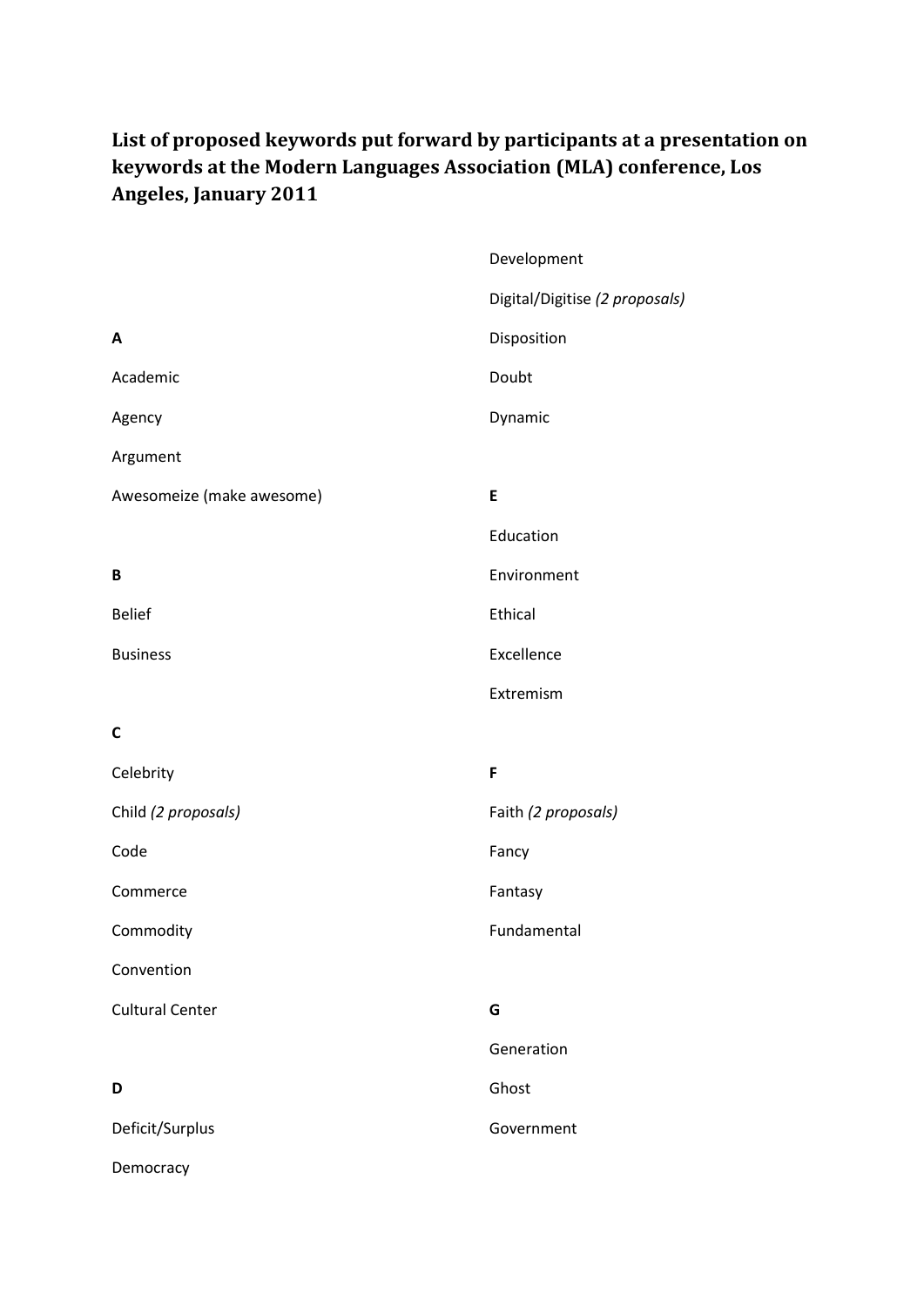| Н                        | Nation                           |
|--------------------------|----------------------------------|
| Hack/Hacker              | Network/Networking (2 proposals) |
| Humility                 | Novel                            |
| I                        | $\mathbf{o}$                     |
| Imagination              | Origin/Original                  |
| Inclination              |                                  |
| Infancy (2 proposals)    | P                                |
| Innocence                | Patriotism                       |
| Intelligence             | Progress                         |
|                          |                                  |
| J                        | Q                                |
|                          | Queer                            |
| К                        |                                  |
|                          | ${\sf R}$                        |
| L                        | Read                             |
| Liberalism/Neoliberalism | Reasonable                       |
| Logical                  | Revolution                       |
|                          |                                  |
| M                        | $\mathsf S$                      |
| Marginal                 | Seen/Unseen                      |
| Memoir (2 proposals)     | Sensibility                      |
| Mentor                   | Source                           |
| Miracle                  | Spiritualism                     |
| Moral                    | Standards                        |
|                          | Study                            |
| $\mathbf N$              | Subjective                       |
| Narrative                |                                  |